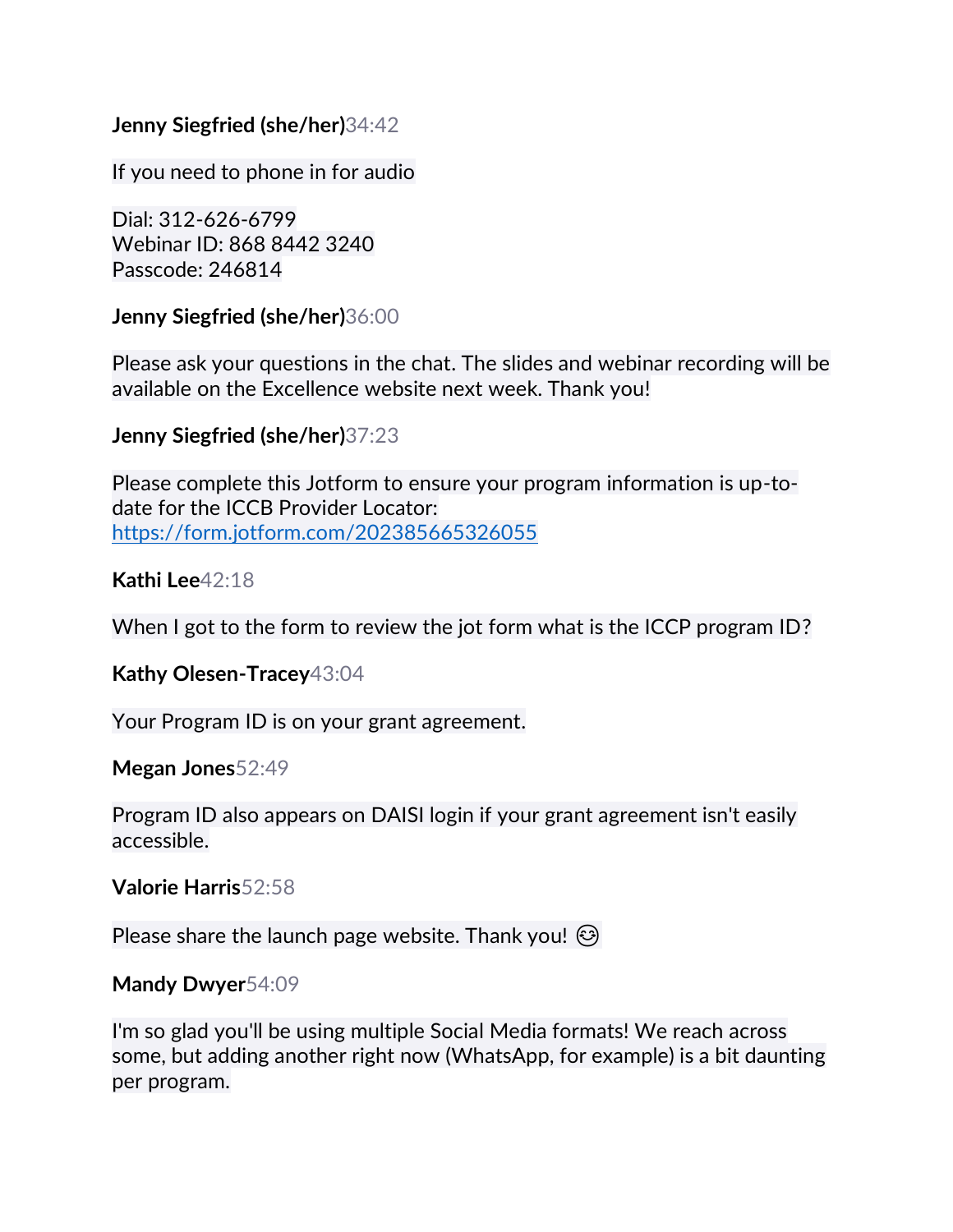**Maryanne Conlin**55:16

Here is the url for the just launched website<https://yourpathyourfuture.org/>

**Maryanne Conlin**56:28

@Mandy - yes, it is very sophisticated and complex. We have a team of certified digital marketers who live and breathe digital!

**Megan Jones**56:39

Who is doing the follow up for students who don't know what program they want?

**Maryanne Conlin**57:01

@Megan - stay tuned...getting to that!!

**Rachel Hasdak**01:02:41

Maybe this was mentioned already, but will everything be multilingual? For example - multilingual ads and forms where they can choose their native language to fill it out

**Celina Shands**01:03:17

@Rachel - Yes! everything is multi-lingual - from translation of website to ads - - so it matches the demographics we are targeting.

**Daniel GONZALEZ**01:03:57

agreed Rachel.

**Rachel Feldhaus**01:05:00

Will these slides be sent out along with the video of this session? Thank you

**Rachel Feldhaus**01:05:22

Yay! thank you

**Megan Jones**01:07:22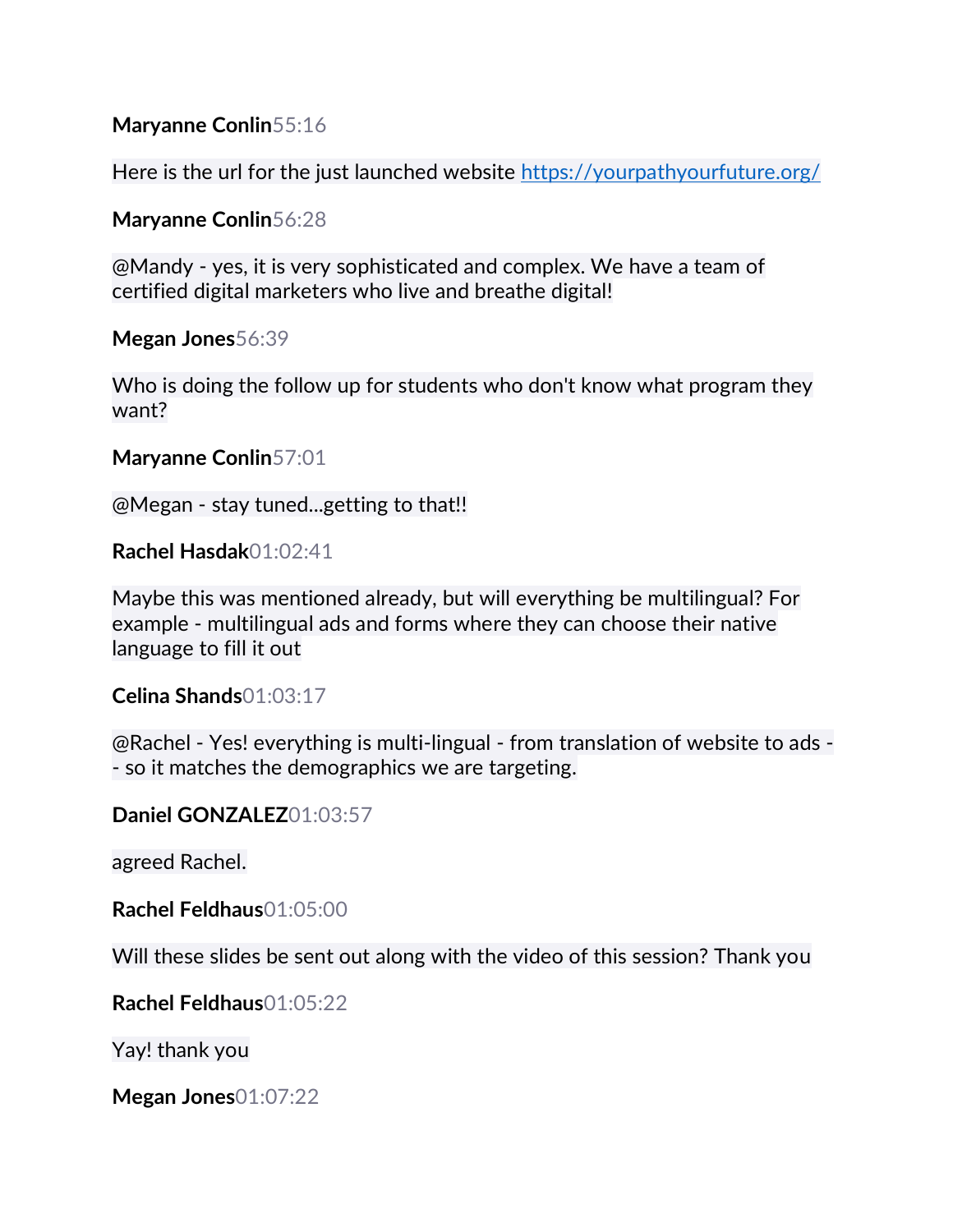Do you have a sense of how many leads we can anticipate?

**connie moon**01:08:31

will our community college appoint someone to be responsible for these follow ups.

**Tricia Wagner**01:08:52

Is there guidance available as to how we should handle leads? For example beyond making an initial connection, are there suggestions on whether students should receive certain email communications at certain intervals?

**Griselda Piedra**01:10:05

Would we be able to see what the ads look like? I think it would be great for us to know which ads are working. Imagery and wording that maybe we can utilize, too.

**connie moon**01:10:42

thank you

**Griselda Piedra**01:11:28

That's great! Thank you!

**Virginia Garcia**01:11:42

Do you guys use your path and your future as a hashtag at all?

**Griselda Piedra**01:13:18

Love it!

**Jenny Siegfried (she/her)**01:21:50

You can see the Webinar 1 slides and recording here: <http://www2.iccb.org/excellence/ael-outreach-campaign/>

**Tricia Wagner**01:25:42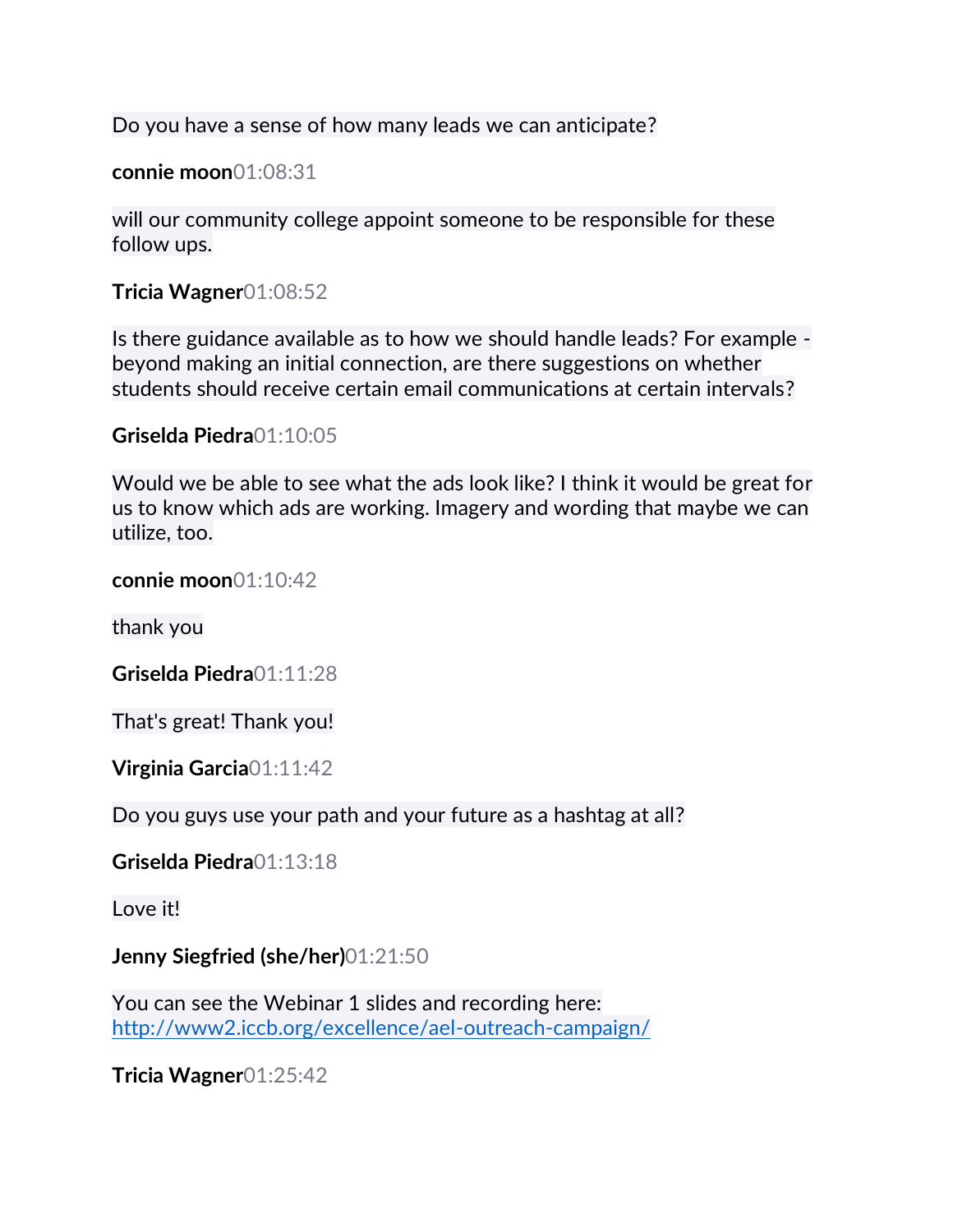Will each program's spreadsheet identify the segment that the student aligns with?

**Jenny Siegfried (she/her)**01:27:18

Please complete this Jotform to ensure your program information is up-todate for the ICCB Provider Locator: <https://form.jotform.com/202385665326055>

**Jenny Siegfried (she/her)**01:28:46

Register for the January 20th webinar here:<https://cvent.me/44M23q>

**Lisa Manalisay**01:29:04

Are all webinars scheduled for 1:00 p.m.?

**Laura Sherwood**01:29:29

Yes, all webinars are from 1 - 2 pm.

**Jenny Siegfried (she/her)**01:31:07

You can stay up-to-date on the campaign, view recorded webinars, and register for the next webinars in the Outreach series here: <http://www2.iccb.org/excellence/ael-outreach-campaign>

## **Nathan Wheeler**01:32:19

So the ICCB will be running digital ad campaigns targeted at our district, we follow up with leads, and we run local campaigns if we want?

## **Jenny Siegfried (she/her)**01:32:26

Please complete an evaluation of today's webinar: <https://forms.gle/CGJgVPy3saxCfRwRA>

## **Jenny Siegfried (she/her)**01:32:54

If you need a PD certificate for today's webinar, please email Laura Sherwood at [lsherwood@cntrmail.org.](mailto:lsherwood@cntrmail.org)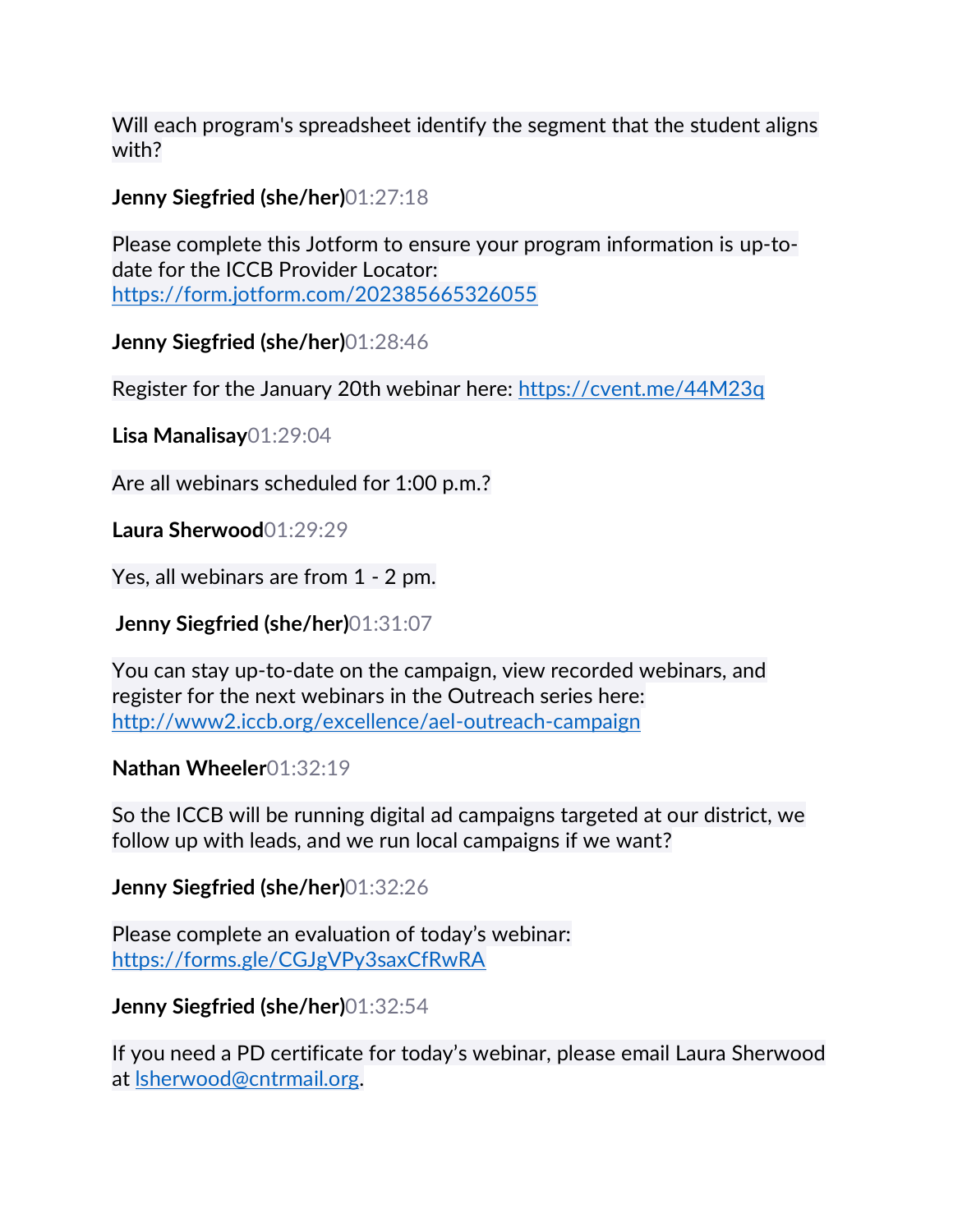**Kathy Olesen-Tracey**01:33:25

Please share your takeaway from today

**Nathan Wheeler**01:33:39

Thank you!

**Megan Jones**01:33:50

Do you recommend one mode of communication for follow up over another? For example, text, phone call or email?

**Griselda Piedra**01:34:02

Thank you! I loved everything and looking forward in implementing this in our outreach, too!

**Timothy Klagues**01:34:29

Thanks.

**Celina Shands**01:34:53

Thank you Griselda and others!

**Jamil Steele**01:34:53

Takeaway: Prepare Staff for rapid response and success!

**Celina Shands**01:35:08

Good takeaway Jamil!

**Daniel González**01:35:15

Great info

**Kim Marisa Kunce**01:35:59

Outreach is a team effort!